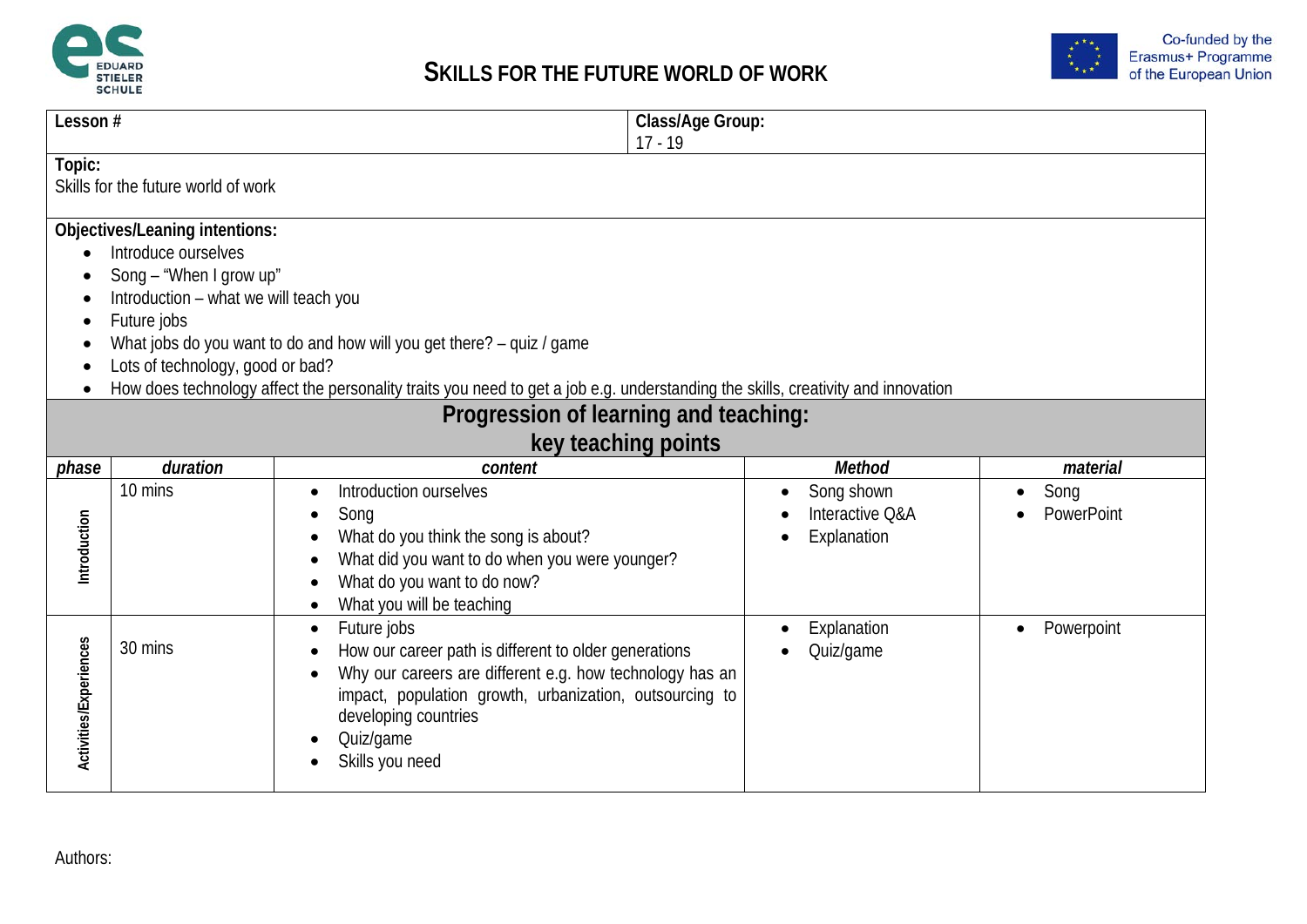



| Conclusion                                                                                        | 10 mins                                                                                                                                | Summary |                                                                    | Explanation<br>$\bullet$                                                                                         | Powwerpoint |
|---------------------------------------------------------------------------------------------------|----------------------------------------------------------------------------------------------------------------------------------------|---------|--------------------------------------------------------------------|------------------------------------------------------------------------------------------------------------------|-------------|
| Homework?                                                                                         | Thinking about their future                                                                                                            |         |                                                                    |                                                                                                                  |             |
| Evaluation                                                                                        |                                                                                                                                        |         |                                                                    |                                                                                                                  |             |
| Was good<br>Talking free<br>Had eyecontact<br>Quiz was good<br>Good structure<br>Good transitions | Everyone said something<br>answered every question<br>Got their attention<br>Relevant information<br>Examples and explanations of them |         | Not so good:<br>More preparation<br>Timing needed more preparation | The pupils asked in german and don't speaked in english<br>A back up plan incase something goes wrong on the day |             |
|                                                                                                   |                                                                                                                                        |         |                                                                    |                                                                                                                  |             |

### **Sources:**

- <https://www.galileo.tv/life/6-jobs-der-zukunft-die-es-heute-noch-gar-nicht-gibt/> [https://commons.wikimedia.org/wiki/File:Astronaut\\_Mike\\_Hopkins\\_on\\_Dec.\\_24\\_Spacewalk.jpg](https://commons.wikimedia.org/wiki/File:Astronaut_Mike_Hopkins_on_Dec._24_Spacewalk.jpg) [https://de.m.wikipedia.org/wiki/Datei:Sdp\\_2015\\_m%C3%BCnchen\\_1.jpg](https://de.m.wikipedia.org/wiki/Datei:Sdp_2015_m%C3%BCnchen_1.jpg) [https://en.wikipedia.org/wiki/Mariam\\_Mamadashvili](https://en.wikipedia.org/wiki/Mariam_Mamadashvili) <https://pxhere.com/de/photo/1384654>
- <https://pixabay.com/de/kind-fu%C3%9Fballer-kick-r%C3%BCckschwung-613199/>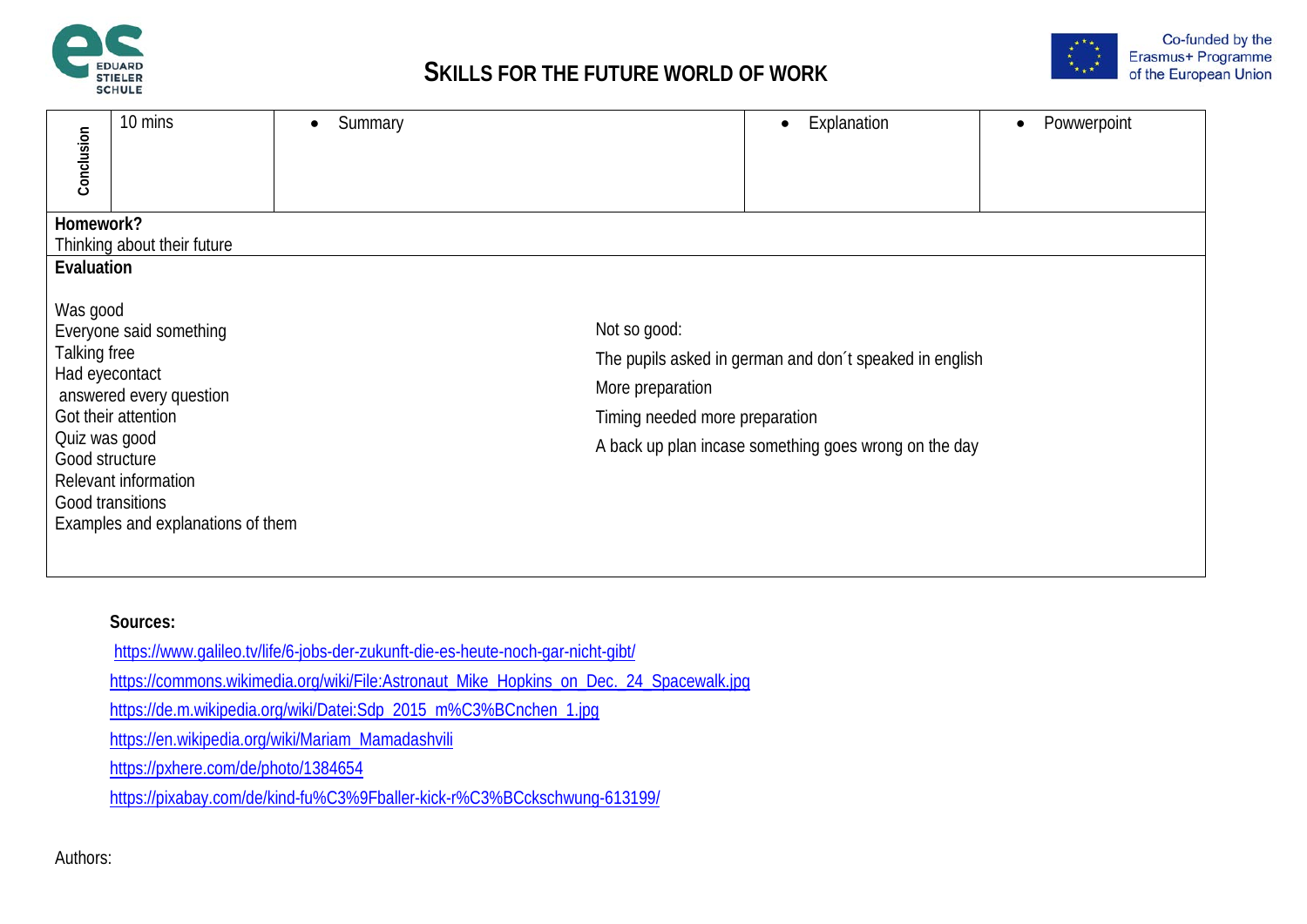



|                                                                            | Lesson SOFT SKILLS: which ones do you need in the hotel industry?<br>Class/Age Group: 11HFA |                                                                                                                                                                                                                                                                                                                                                                            |                   |                                                                                                                                       |                                 |             |
|----------------------------------------------------------------------------|---------------------------------------------------------------------------------------------|----------------------------------------------------------------------------------------------------------------------------------------------------------------------------------------------------------------------------------------------------------------------------------------------------------------------------------------------------------------------------|-------------------|---------------------------------------------------------------------------------------------------------------------------------------|---------------------------------|-------------|
|                                                                            | Topic: Soft Skills and the future world of work                                             |                                                                                                                                                                                                                                                                                                                                                                            |                   |                                                                                                                                       |                                 |             |
| Objectives/Leaning intentions: widen the students awareness of soft skills |                                                                                             |                                                                                                                                                                                                                                                                                                                                                                            |                   |                                                                                                                                       |                                 |             |
|                                                                            |                                                                                             | Progression of learning and teaching:<br>key teaching points                                                                                                                                                                                                                                                                                                               |                   |                                                                                                                                       |                                 |             |
| phase                                                                      | duration                                                                                    | content                                                                                                                                                                                                                                                                                                                                                                    |                   | method                                                                                                                                | material                        |             |
| Introduction                                                               | 3 minutes                                                                                   | presenters introduce themselves and their countries<br>they present the topic of the lesson<br>$\bullet$                                                                                                                                                                                                                                                                   | oral presentation |                                                                                                                                       | <b>Power Point</b>              |             |
| Activities/Experiences                                                     | 35 minutes                                                                                  | general definition<br>$\bullet$<br>differences between Soft and Hard Skills<br>naming examples of Soft Skills<br>students answer three questions in mentimeter: What are<br>the three most important Soft Skills for you? What do you<br>think is the most difficult to learn? What are you already<br>good at?<br>How and where can you develop Soft Skills?<br>$\bullet$ |                   | oral presentation, questions to<br>the class, evaluation of results,<br>explanation in German, pictures<br>on after school activities | Point,<br>Power<br>photocopies, | mentimeter, |
| Conclusion                                                                 | 10 minutes                                                                                  | game outdoors<br>last questions about the ERASMUS - project and about<br>each presenter's dream job<br>Homework? How can you apply Soft Skills in your daily work life?                                                                                                                                                                                                    |                   | oral presentation, class game                                                                                                         |                                 |             |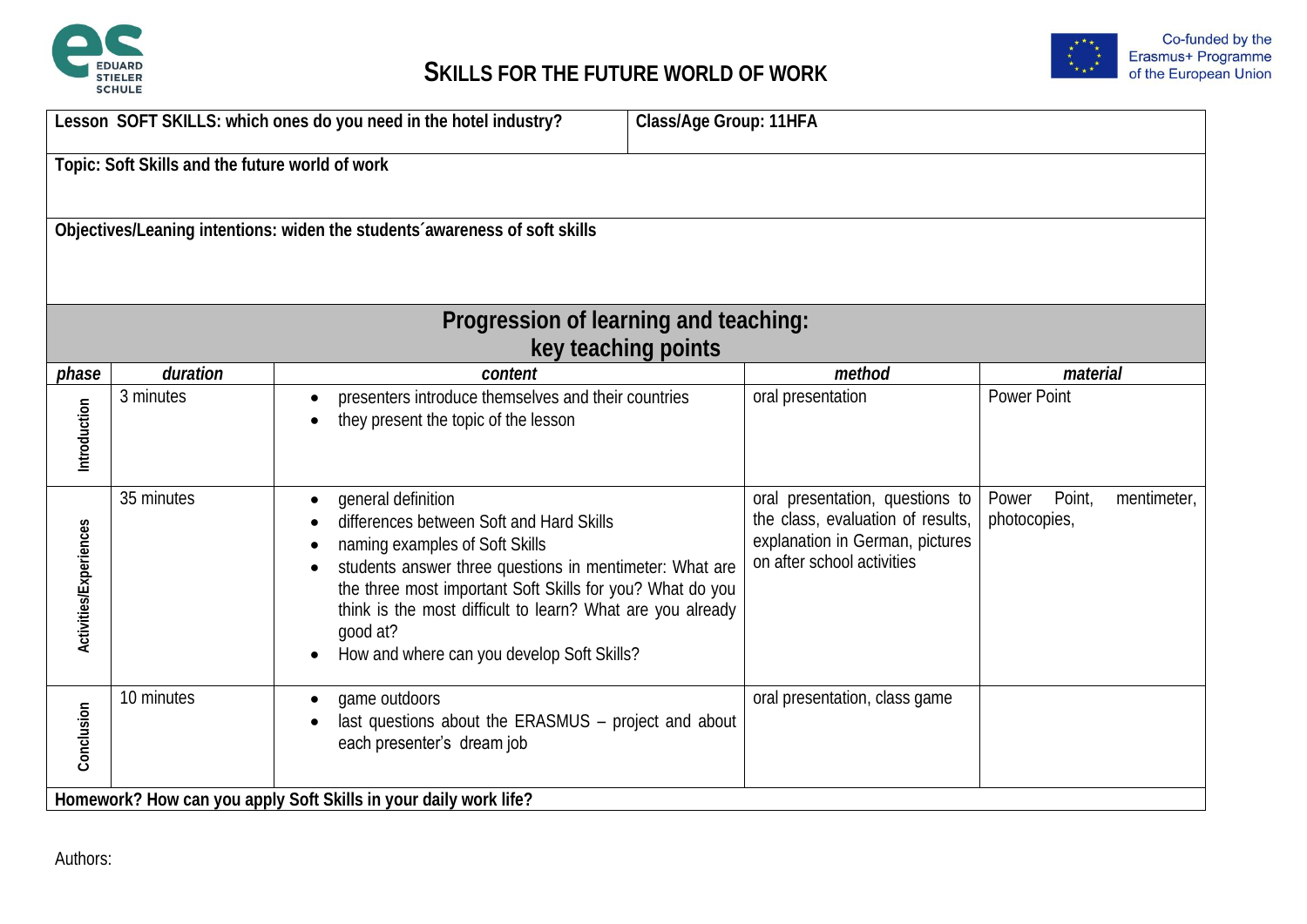



**Positives:**

- **The students had an input in the lesson and engaged well with the topic.**
- **The lesson had a good flow and was well timed.**
- **Presenters were flexible and adapted well to the situation.**

**Negatives:**

- **The students lacked the ability to speak English, so not all of the presenters were able to answer the questions of the students.**
- **The students were also not able to give a response to some questions.**

**Sources:**

**www.nationalflaggen.de**

**ClipArt**

**www.monster.com** 

**www.thebalance.com**

**www.wikijob.co.uk**

**www.mentimeter.com**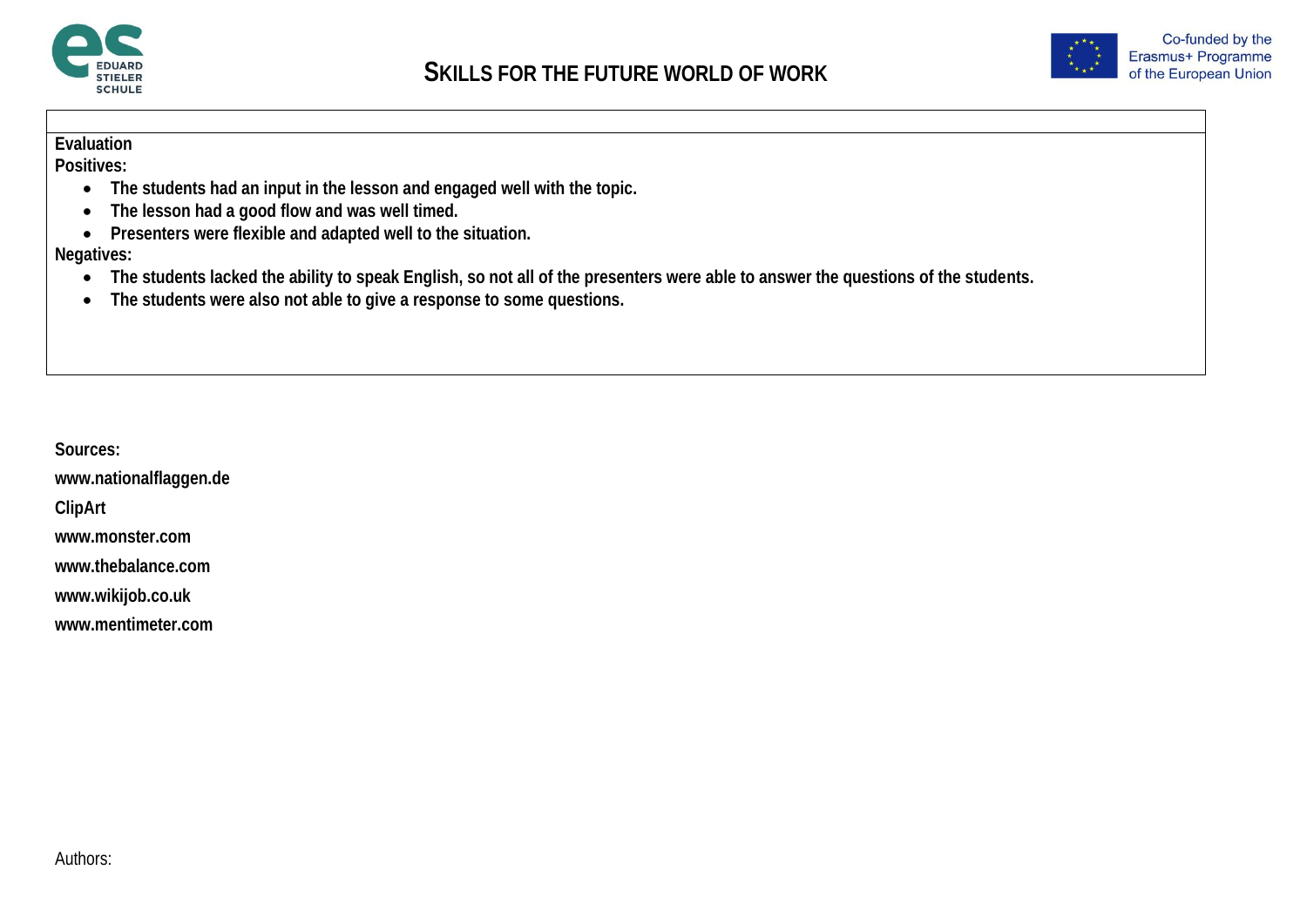



| Lesson #1    |                                                                                                     |                                                                                                                                                                                                                                                                                                                                                                                                                                                     | Class/Age Group: 12BG 17-19                                          |          |  |  |  |  |
|--------------|-----------------------------------------------------------------------------------------------------|-----------------------------------------------------------------------------------------------------------------------------------------------------------------------------------------------------------------------------------------------------------------------------------------------------------------------------------------------------------------------------------------------------------------------------------------------------|----------------------------------------------------------------------|----------|--|--|--|--|
|              | Topic: The future of work                                                                           |                                                                                                                                                                                                                                                                                                                                                                                                                                                     |                                                                      |          |  |  |  |  |
|              | Objectives/Learning intentions: To educate the class on how to better prepare for the world of work |                                                                                                                                                                                                                                                                                                                                                                                                                                                     |                                                                      |          |  |  |  |  |
|              | Progression of learning and teaching:                                                               |                                                                                                                                                                                                                                                                                                                                                                                                                                                     |                                                                      |          |  |  |  |  |
|              |                                                                                                     | key teaching points                                                                                                                                                                                                                                                                                                                                                                                                                                 |                                                                      |          |  |  |  |  |
| phase        | duration                                                                                            | content                                                                                                                                                                                                                                                                                                                                                                                                                                             | method                                                               | material |  |  |  |  |
| Introduction | 10 minutes                                                                                          | Welcome<br>Introduce names, countries, and ages<br>Explanation of why we're here, teaching this lesson<br>Read the statistic (250 apply for corporate jobs on average,<br>4-6 get the interview, and only one will get the job) and<br>pose the question- how can you be that one person?<br>Establish our aim: to better educate listeners on the answer<br>to this question<br>Outline our main points<br>Ask the class their names and strengths | activity with powerpoint<br>Verbal<br>beginning at statistic section |          |  |  |  |  |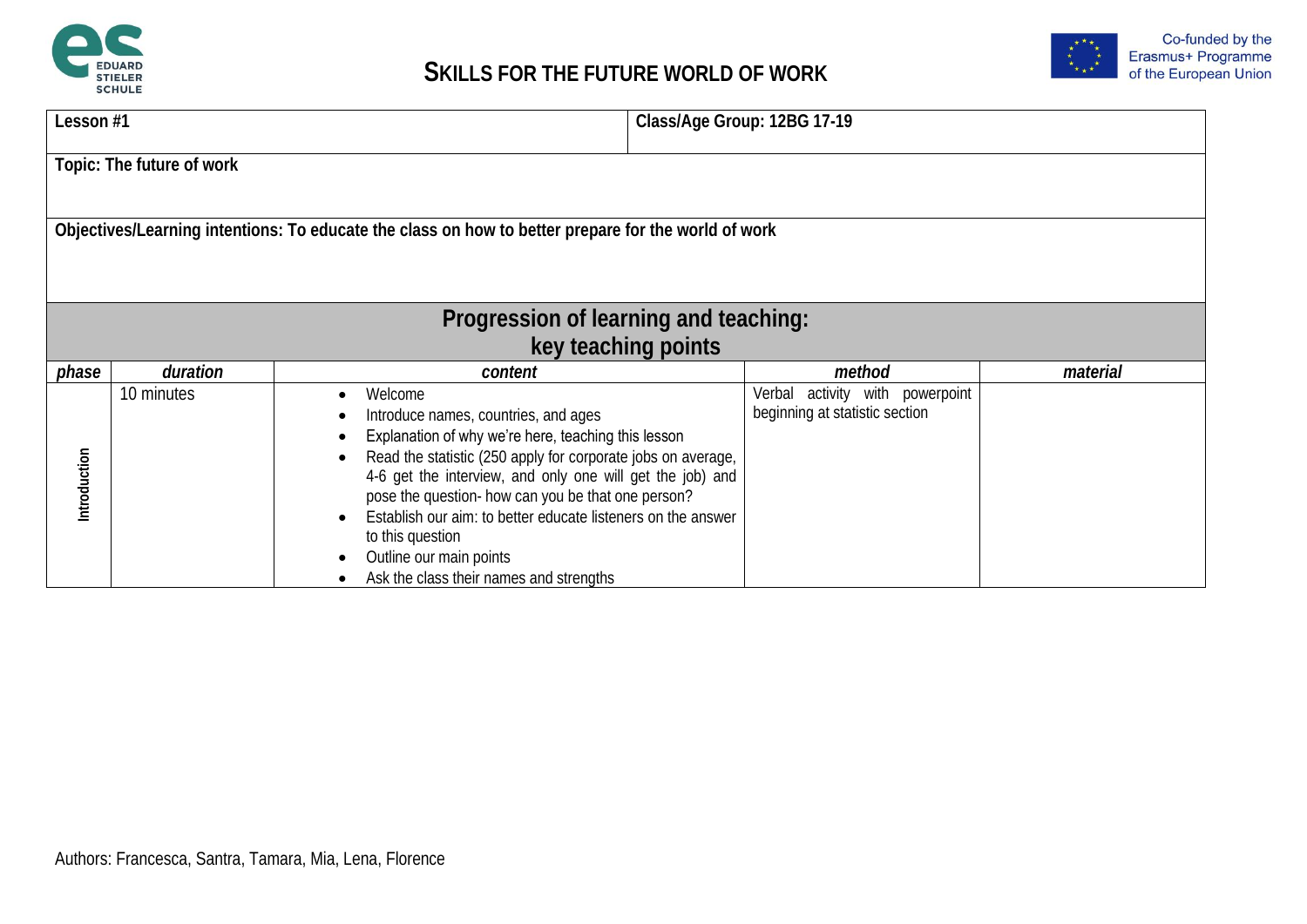



Co-funded by the<br>Erasmus+ Programme<br>of the European Union

| 1. Powerpoint with game for<br>35 minutes<br>First 10 minutes<br>finding out skills and<br>• Begin topic of 'developing skills' with examples of skills                                                                                                                                                                                                                                                                                                                                                                                                                                                                                                                                                                                                                                                                                                                                                                                                                                                                                                                                                                                                                                                                                                                                                                                                                                                                                                                                                                                                                                                                                                                                                                                                                                                                                                                                                                                                                                                                                                  |  |
|----------------------------------------------------------------------------------------------------------------------------------------------------------------------------------------------------------------------------------------------------------------------------------------------------------------------------------------------------------------------------------------------------------------------------------------------------------------------------------------------------------------------------------------------------------------------------------------------------------------------------------------------------------------------------------------------------------------------------------------------------------------------------------------------------------------------------------------------------------------------------------------------------------------------------------------------------------------------------------------------------------------------------------------------------------------------------------------------------------------------------------------------------------------------------------------------------------------------------------------------------------------------------------------------------------------------------------------------------------------------------------------------------------------------------------------------------------------------------------------------------------------------------------------------------------------------------------------------------------------------------------------------------------------------------------------------------------------------------------------------------------------------------------------------------------------------------------------------------------------------------------------------------------------------------------------------------------------------------------------------------------------------------------------------------------|--|
| character qualities where<br>which suit certain jobs<br>the class stand on a side<br>Explain why it's important that skills match jobs (staying<br>on the room depending<br>relevant to your industry)<br>on whether they believe<br>Importance of knowing your skills and how to use them<br>they<br>have<br>specific<br>Examples: Teachers, careers advisors, online activities<br>character qualities<br>such as careers tests and Myers-Briggs<br>2. Powerpoint with group<br>How one can learn new skills: apprenticeships, voluntary<br>discussion (groups of 5)<br>work, internships, constructive hobbies<br>for dream job discussion<br>Finding out what the class' skills and character qualities are<br>3.<br>Powerpoiont with video<br>Begin topic 'developing your personality' with explanation of<br>for update on current<br>T-shape personality<br>statistics<br>Second 10 minutes<br>Importance of learning about yourself<br>Activities/Experiences<br>Key steps are to learn: what are your strengths?<br>What are your passions?<br>Who are/could be your role<br>models?<br>Suggestion of perhaps taking a gap year to do this (on<br>which you can do a variety of things)<br>Pose questions of what your dream job was in elementary<br>school? Do you have dream job now?<br>After feedback either respond (if they don't have a dream<br>job now) that the world of work is changing so they don't<br>need to have stereotypical job plans like when you're<br>younger, or (if they do have a dream job) that that's<br>fantastic and hopefully the lesson will help them achieve<br>that dream<br>Third 30 minutes<br>Begin topic of 'Remaining knowledgeable about the future<br>$\bullet$<br>world of work' with acknowledgement of future of lots of<br>technology including robots<br>Reference to fields in which robots will feature heavily (and<br>ones they won't)<br>Update on current statistics on future of work<br>Reference to potential new fields<br>Authors: Francesca, Santra, Tamara, Mia, Lena, Florence |  |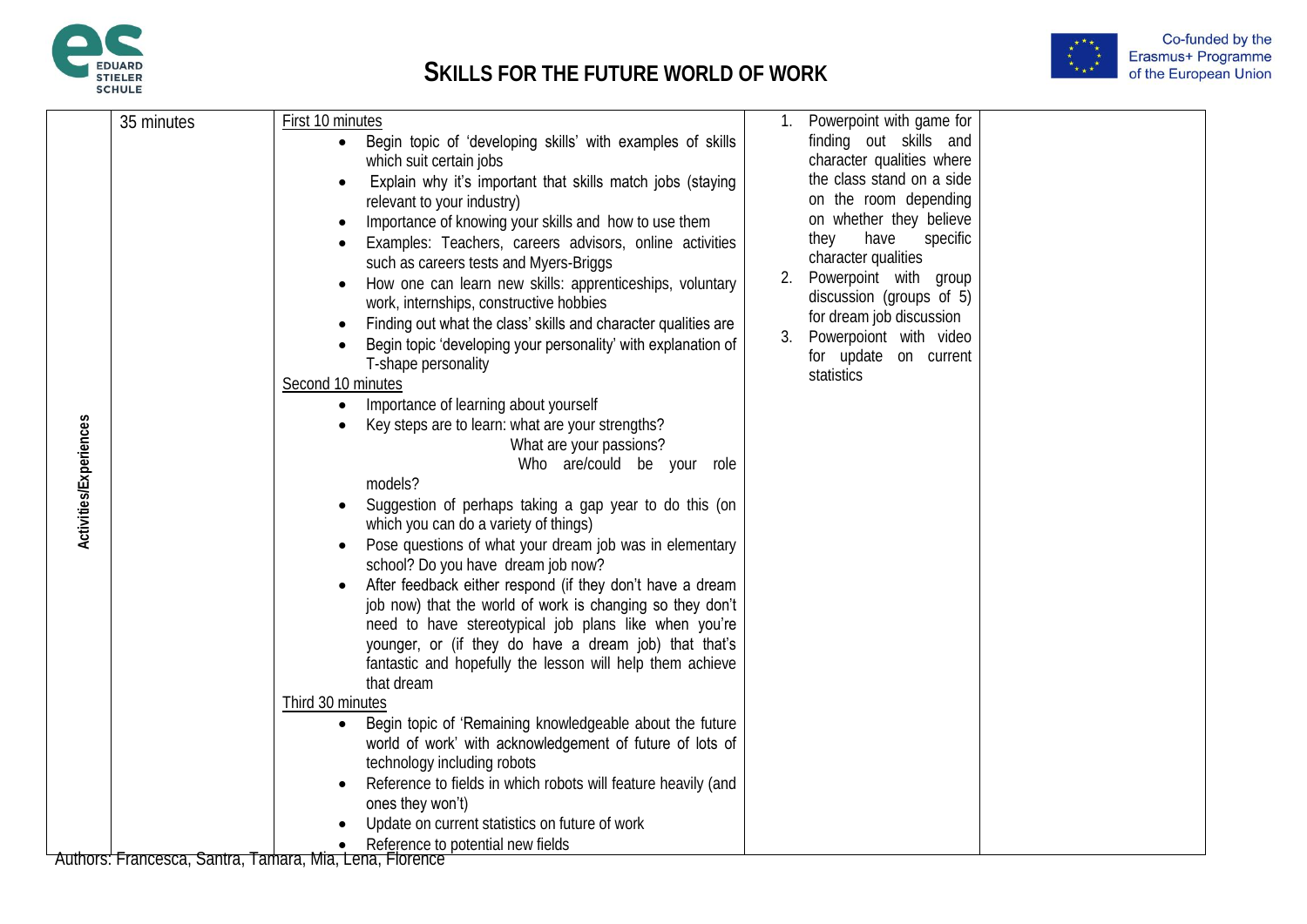



| Conclusion | 10 minutes                                                                                                                                                | Class will need phones and post-<br>followed<br>quiz<br>Confirmation that everyone has retained some information<br>Kahoot<br>by<br>distribution of post-it notes<br>it notes<br>from talk<br>Chance for class to ask questions (anonymously in case<br>they're embarrassed that they're stupid questions)- if no<br>questions from class, suggest some questions we may<br>have had |  |  |  |  |
|------------|-----------------------------------------------------------------------------------------------------------------------------------------------------------|--------------------------------------------------------------------------------------------------------------------------------------------------------------------------------------------------------------------------------------------------------------------------------------------------------------------------------------------------------------------------------------|--|--|--|--|
| Homework?  |                                                                                                                                                           |                                                                                                                                                                                                                                                                                                                                                                                      |  |  |  |  |
|            |                                                                                                                                                           |                                                                                                                                                                                                                                                                                                                                                                                      |  |  |  |  |
| Evaluation | group spoke clearly.<br>added during the lesson.<br>Overall we thought the lesson went well.                                                              | We think we worked well as a team and filled the time appropriately. We improvised well if things did not go as planned. The class understood as all members of the<br>In regards to areas for improvement, we could have had more slides, perhaps moved the video to the beginning, planned some more in advance as extra parts were                                                |  |  |  |  |
|            |                                                                                                                                                           |                                                                                                                                                                                                                                                                                                                                                                                      |  |  |  |  |
|            |                                                                                                                                                           |                                                                                                                                                                                                                                                                                                                                                                                      |  |  |  |  |
|            |                                                                                                                                                           |                                                                                                                                                                                                                                                                                                                                                                                      |  |  |  |  |
|            |                                                                                                                                                           | <b>Sources: Sulamith Engbrecht, Glassdoor for Employers</b>                                                                                                                                                                                                                                                                                                                          |  |  |  |  |
|            |                                                                                                                                                           | (https://www.inc.com/peter-economy/19-interesting-hiring-statistics-you-should-know.html)                                                                                                                                                                                                                                                                                            |  |  |  |  |
|            | https://www.eater.com/2016/8/29/12660074/robot-restaurant-kitchen-labor                                                                                   |                                                                                                                                                                                                                                                                                                                                                                                      |  |  |  |  |
|            | https://www.youtube.com/watch?v=wT2D-6-7kSk                                                                                                               |                                                                                                                                                                                                                                                                                                                                                                                      |  |  |  |  |
|            | http://feedsleepbond.com/product/sleep-group-discussion-in-your-home-get-your-antenatal-group-round-put-the-kettle-on-and-well-have-a-group-consultation/ |                                                                                                                                                                                                                                                                                                                                                                                      |  |  |  |  |
|            | https://www.tenstickers.at/aufkleber/who-are-you-aufkleber-2885                                                                                           |                                                                                                                                                                                                                                                                                                                                                                                      |  |  |  |  |
|            | https://recoveryfightblog.wordpress.com/2015/06/03/who-are-you/                                                                                           |                                                                                                                                                                                                                                                                                                                                                                                      |  |  |  |  |
|            | https://www.jobberman.com/blog/develop-career-skills-get-degree/                                                                                          |                                                                                                                                                                                                                                                                                                                                                                                      |  |  |  |  |
|            | https://www.behance.net/gallery/12042007/Print-Logos                                                                                                      |                                                                                                                                                                                                                                                                                                                                                                                      |  |  |  |  |
|            | https://www.slideshare.net/OECDEDU/12-skills-challenges-for-korea                                                                                         |                                                                                                                                                                                                                                                                                                                                                                                      |  |  |  |  |
|            |                                                                                                                                                           | https://justanotherblogbymuaaz.wordpress.com/2015/09/30/the-challenge-of-developing-the-islamic-personality/                                                                                                                                                                                                                                                                         |  |  |  |  |
|            |                                                                                                                                                           | https://upload.wikimedia.org/wikipedia/de/a/ad/Strichm%C3%A4nnchen.svg                                                                                                                                                                                                                                                                                                               |  |  |  |  |
|            | https://gamesageddon.com/stock/media?id=128777473                                                                                                         |                                                                                                                                                                                                                                                                                                                                                                                      |  |  |  |  |
|            | https://fr.fotolia.com/id/80413733                                                                                                                        |                                                                                                                                                                                                                                                                                                                                                                                      |  |  |  |  |
|            | http://www.vancouverguru.ca/job/finding-a-job-in-vancouver/                                                                                               |                                                                                                                                                                                                                                                                                                                                                                                      |  |  |  |  |
|            |                                                                                                                                                           | https://www.irishtimes.com/news/education/why-we-need-more-t-shaped-graduates-1.2584765                                                                                                                                                                                                                                                                                              |  |  |  |  |

- **Sources:** Sulamith Engbrecht, Glassdoor for Employers
- (<https://www.inc.com/peter-economy/19-interesting-hiring-statistics-you-should-know.html>)
- <https://www.eater.com/2016/8/29/12660074/robot-restaurant-kitchen-labor>
- <https://www.youtube.com/watch?v=wT2D-6-7kSk>
- <http://feedsleepbond.com/product/sleep-group-discussion-in-your-home-get-your-antenatal-group-round-put-the-kettle-on-and-well-have-a-group-consultation/>
- <https://www.tenstickers.at/aufkleber/who-are-you-aufkleber-2885>
- <https://recoveryfightblog.wordpress.com/2015/06/03/who-are-you/>
- <https://www.jobberman.com/blog/develop-career-skills-get-degree/>
- <https://www.behance.net/gallery/12042007/Print-Logos>
- <https://www.slideshare.net/OECDEDU/12-skills-challenges-for-korea>
- <https://justanotherblogbymuaaz.wordpress.com/2015/09/30/the-challenge-of-developing-the-islamic-personality/>
- <https://upload.wikimedia.org/wikipedia/de/a/ad/Strichm%C3%A4nnchen.svg>
- <https://gamesageddon.com/stock/media?id=128777473>
- <https://fr.fotolia.com/id/80413733>
- <http://www.vancouverguru.ca/job/finding-a-job-in-vancouver/>
- 

Authors: Francesca, Santra, Tamara, Mia, Lena, Florence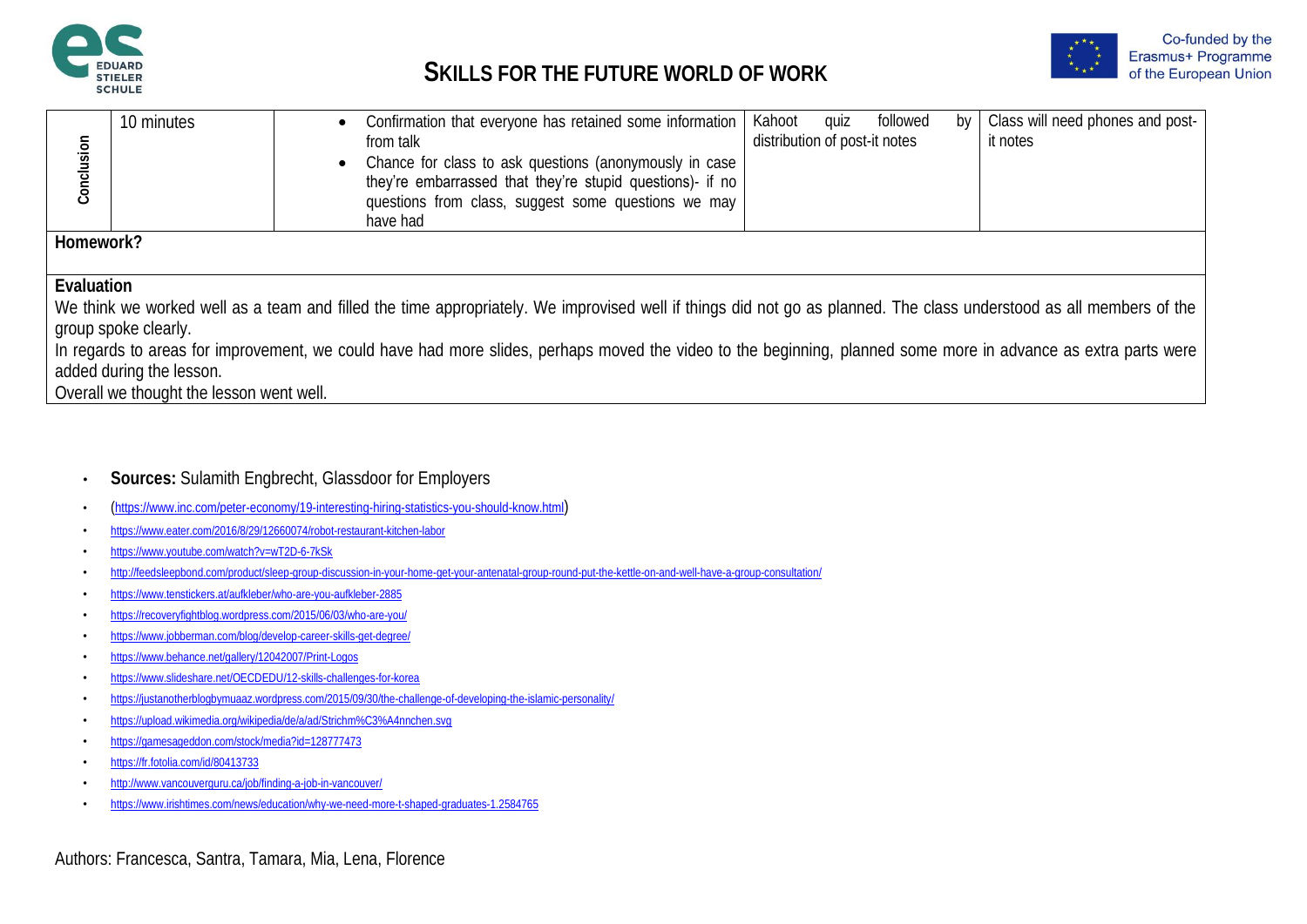



|                        | Lesson #1&2<br>Class/Age Group: 17-22                                                |                                                                |  |                         |                      |  |  |
|------------------------|--------------------------------------------------------------------------------------|----------------------------------------------------------------|--|-------------------------|----------------------|--|--|
| Topic:                 | Fighting the robots                                                                  |                                                                |  |                         |                      |  |  |
|                        | Objectives/Leaning intentions: Teach students how robots will influence future jobs. |                                                                |  |                         |                      |  |  |
|                        |                                                                                      | Progression of learning and teaching:<br>key teaching points   |  |                         |                      |  |  |
| phase                  | duration                                                                             | content                                                        |  | method                  | material             |  |  |
| Introduction           | 15min                                                                                | Ice breaking                                                   |  | Kahoot quiz             | Computer             |  |  |
| Activities/Experiences | 30min                                                                                | Teach about robots and skills you need in the job world        |  | Video on YouTube        | Computer and YouTube |  |  |
| Conclusion             | 15min                                                                                | Improve teamwork, thinking critical and create their own robot |  | Imagination and drawing | Paper and colors     |  |  |
| Homework? N/A          |                                                                                      |                                                                |  |                         |                      |  |  |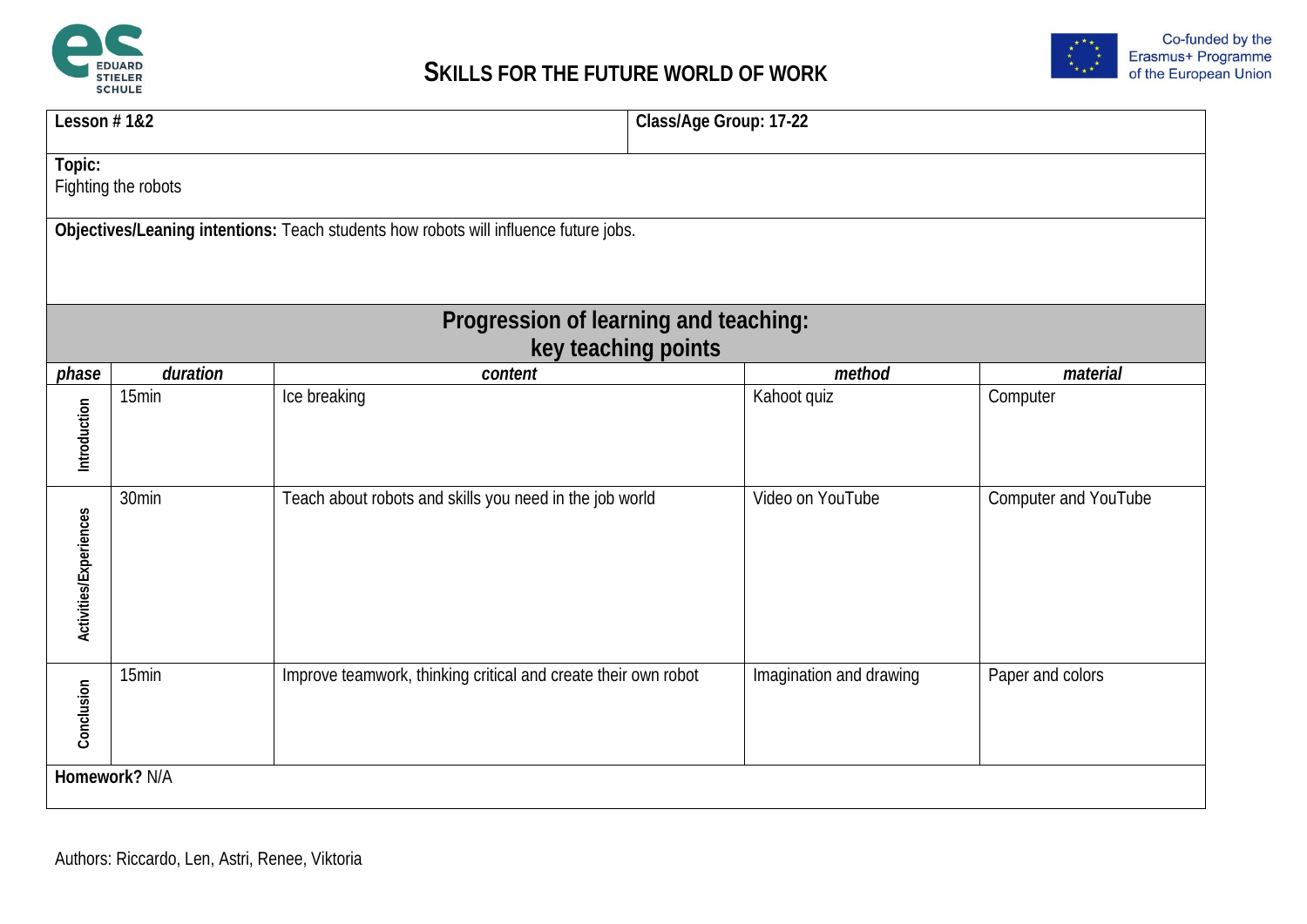



The class listened well and they participated in the discussion at the end. The class thought that the lesson was funny and instructive. We could have had more time to learn it by heart and more interest from the class.

**Sources:** Wikipedia, YouTube and The Future of Work presentation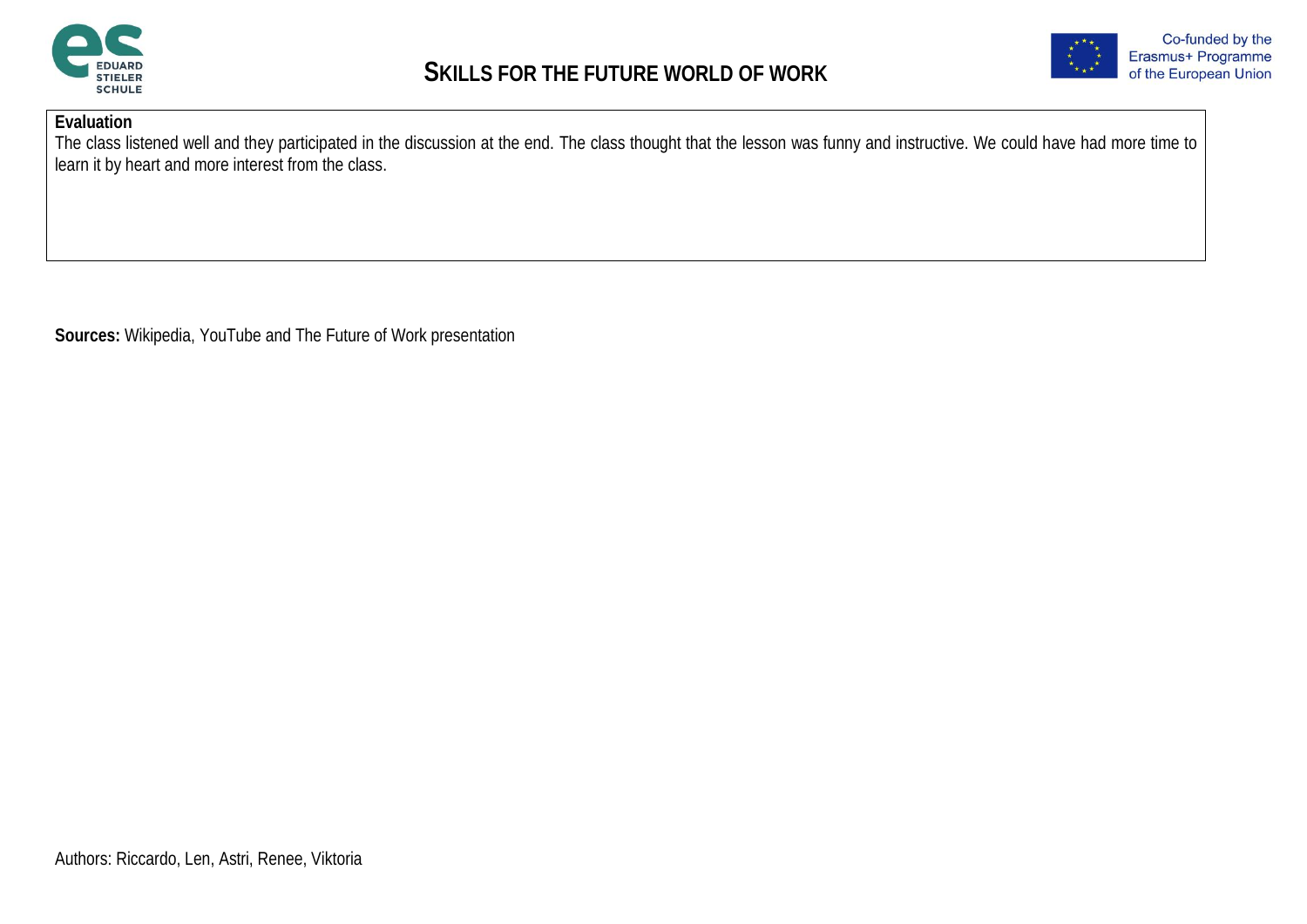



| Lesson#                | Class/Age Group: Group 3                                |                                                                                                                                      |                               |          |  |  |  |
|------------------------|---------------------------------------------------------|--------------------------------------------------------------------------------------------------------------------------------------|-------------------------------|----------|--|--|--|
|                        | Topic: Future work                                      |                                                                                                                                      |                               |          |  |  |  |
|                        | Objectives/Leaning intentions: healthcare in the future |                                                                                                                                      |                               |          |  |  |  |
|                        |                                                         | Progression of learning and teaching:<br>key teaching points                                                                         |                               |          |  |  |  |
| phase                  | duration                                                | content                                                                                                                              | method                        | material |  |  |  |
| Introduction           | 5-10min.                                                | What is the Erasmus+ Project<br>Self introduction                                                                                    | Powerpoint<br>speech          | Internet |  |  |  |
| Activities/Experiences | 30-35min.                                               | Powerpoint presentation about health care jobs in the future<br>Interactive games/questions<br>Kahoot<br>video                       | Powerpoint<br>Kahoot<br>video | computer |  |  |  |
| Conclusion             | 10-15min.                                               | Mind-map<br>Questions about their career<br>How do they picture their future<br>Compare their skills from school with real work life | Talking<br>Writing            |          |  |  |  |
| Homework?              |                                                         |                                                                                                                                      |                               |          |  |  |  |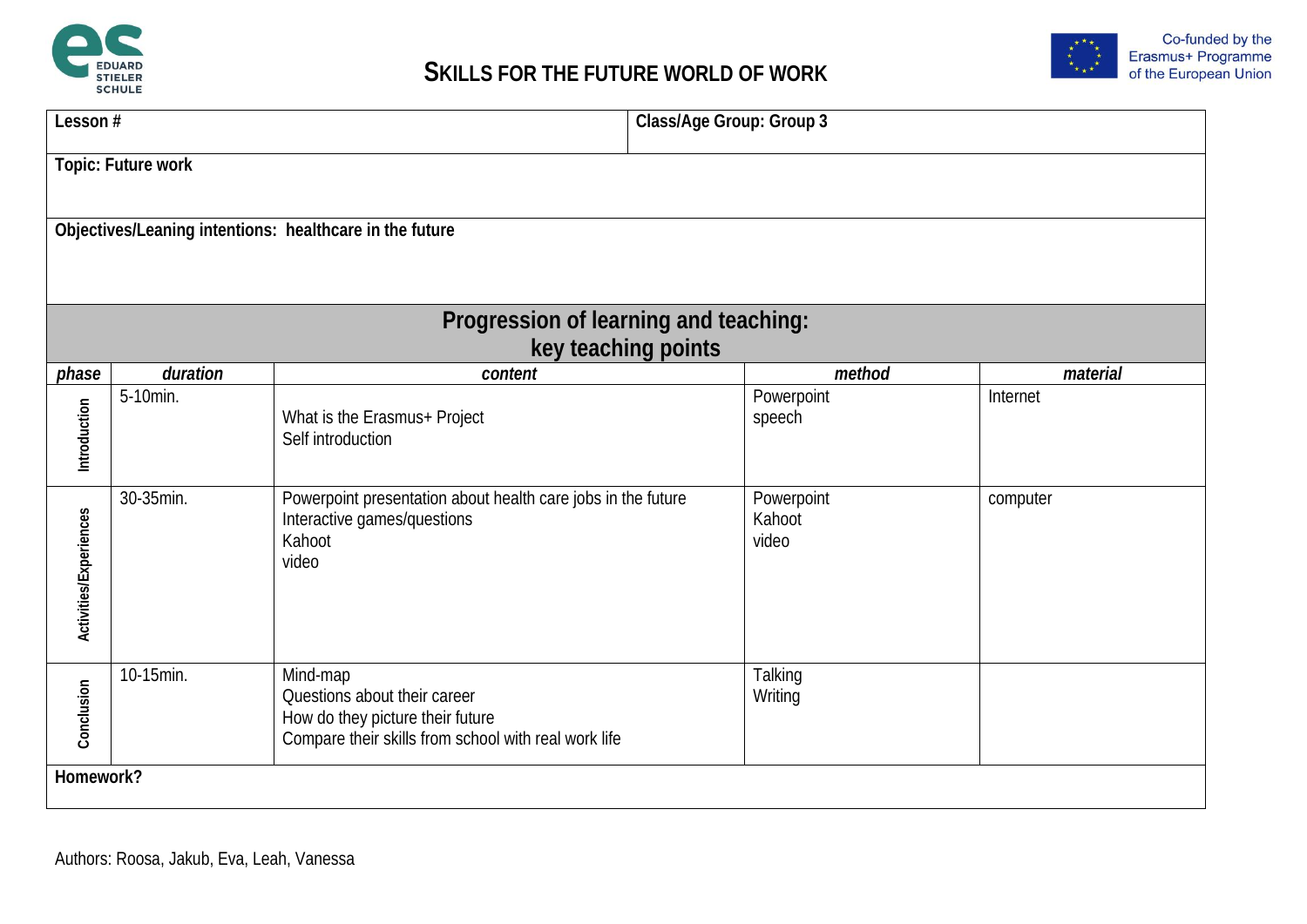



**Introduction: It was good, we introduced ourselves and showed pictures of our countries. We also told them about the project. This way the students were more relaxed and comfortable.**

**The active part: The structure of the lesson was good, but we should have had more preparation. Because of this it might have been a little confusing at first. But we also wished that more students would interact more with us, only three students were talking. The games were fun, but the active game was one of the best parts for the students, since they needed to use their own skills. And after that they weren't that afraid to talk with us. The language was one of the difficulties, since we think that they didn't understand us that well.**

**Conclusion: We tried to be more active and have a conversation, but they didn't quite work with us, so it didn't work. We tried to explain more about the topic, but they didn't get it. In the end, we could have done more group work, because it was mostly us talking. The whole thing lasted for 45min but could have been also longer.** 

**Overall: It was okay, everybody listened to us and we got good feedback. The feedback contained mostly that they liked the game, and they did understand why we did the group work. Also the topic was understood.** 

**Sources:**

 **<https://www.youtube.com/watch?v=0FFLFcB9xfQ>**

**<https://yle.fi/uutiset/3-6143611>**

**Sulamith Engbrecht**

**<https://pixabay.com/de/deutschland-karte-politischen-29222/>**

**<https://www.geo.de/wissen/16774-bstr-fuenf-populaere-irrtuemer-ueber-bier/228013-img-1-bier-macht-dick>**

**<https://www.otto.de/p/dirndl-mit-rueschen-und-stickereien-stockerpoint-3tlg-446282027/>**

**[https://www.google.de/search?biw=1366&bih=657&tbm=isch&sa=1&ei=lFTYWo7TFIfXwALy-qz4Aw&q=lapland%23&oq=lapland%23&gs\\_l=psy-](https://www.google.de/search?biw=1366&bih=657&tbm=isch&sa=1&ei=lFTYWo7TFIfXwALy-qz4Aw&q=lapland%23&oq=lapland%23&gs_l=psy-ab.3..0i30k1l10.38420.82431.0.83390.13.11.0.1.1.0.230.771.5j1j1.7.0....0...1c.1.64.psy-ab..6.7.695...0j0i67k1.0.xkJli3aMKEc#imgdii=ijQUOpSfc3h46M:&imgrc=i8uPK0271TudYM)**

**[ab.3..0i30k1l10.38420.82431.0.83390.13.11.0.1.1.0.230.771.5j1j1.7.0....0...1c.1.64.psy-](https://www.google.de/search?biw=1366&bih=657&tbm=isch&sa=1&ei=lFTYWo7TFIfXwALy-qz4Aw&q=lapland%23&oq=lapland%23&gs_l=psy-ab.3..0i30k1l10.38420.82431.0.83390.13.11.0.1.1.0.230.771.5j1j1.7.0....0...1c.1.64.psy-ab..6.7.695...0j0i67k1.0.xkJli3aMKEc#imgdii=ijQUOpSfc3h46M:&imgrc=i8uPK0271TudYM)**

**[ab..6.7.695...0j0i67k1.0.xkJli3aMKEc#imgdii=ijQUOpSfc3h46M:&imgrc=i8uPK0271TudYM:](https://www.google.de/search?biw=1366&bih=657&tbm=isch&sa=1&ei=lFTYWo7TFIfXwALy-qz4Aw&q=lapland%23&oq=lapland%23&gs_l=psy-ab.3..0i30k1l10.38420.82431.0.83390.13.11.0.1.1.0.230.771.5j1j1.7.0....0...1c.1.64.psy-ab..6.7.695...0j0i67k1.0.xkJli3aMKEc#imgdii=ijQUOpSfc3h46M:&imgrc=i8uPK0271TudYM)**

https://www.google.com/search?client=firefox-b-ab&tbm=isch&q=saimaa+&chips=q:saimaa,online\_chips:lake+saimaa&sa=X&ved=0ahUKEwjMgd6E-**[MXaAhWFx6YKHWNuDAkQ4lYIJigA&biw=1366&bih=657&dpr=1#imgrc=QLk-PZ-wwYYhsM:](https://www.google.com/search?client=firefox-b-ab&tbm=isch&q=saimaa+&chips=q:saimaa,online_chips:lake+saimaa&sa=X&ved=0ahUKEwjMqd6E-MXaAhWFx6YKHWNuDAkQ4lYIJigA&biw=1366&bih=657&dpr=1#imgrc=QLk-PZ-wwYYhsM)**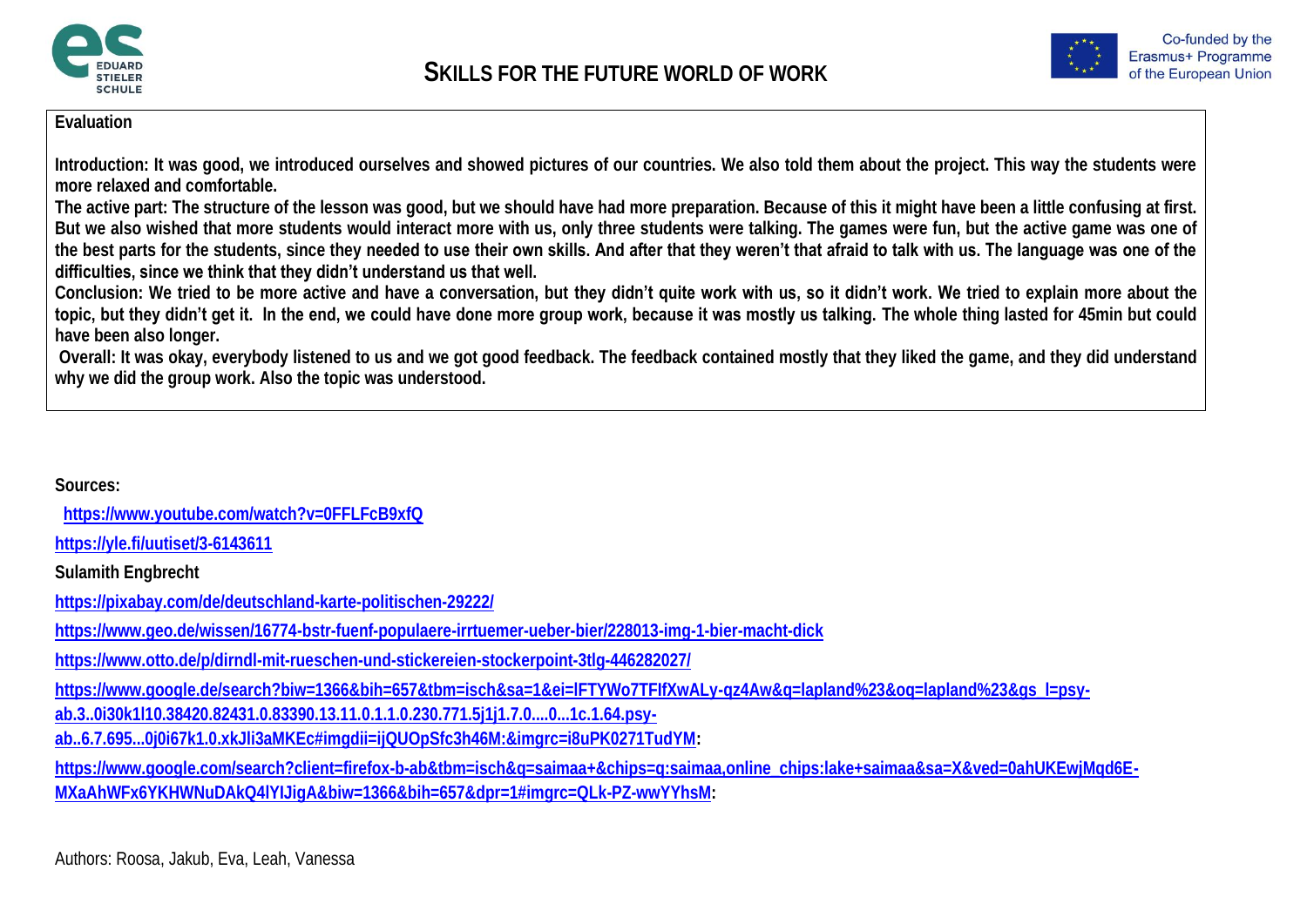



**[https://www.google.com/search?client=firefox-b-](https://www.google.com/search?client=firefox-b-ab&biw=1366&bih=657&tbm=isch&sa=1&ei=IFbYWqZh6uDoBOrPl7AE&q=finlandi+map&oq=finlandi+map&gs_l=psy-ab.3..0i13k1l2j0i13i30k1l8.4496.4496.0.4965.1.1.0.0.0.0.352.352.3-1.1.0....0...1c.1.64.psy-ab..0.1.351....0.pUgXaZCVWNM#imgrc=RF22EQ5xgM598M)**

ab&biw=1366&bih=657&tbm=isch&sa=1&ei=IFbYWqZh6uDoBOrPl7AE&q=finlandi+map&oq=finlandi+map&qs\_l=psy-

**[ab.3..0i13k1l2j0i13i30k1l8.4496.4496.0.4965.1.1.0.0.0.0.352.352.3-1.1.0....0...1c.1.64.psy-ab..0.1.351....0.pUgXaZCVWNM#imgrc=RF22EQ5xgM598M:](https://www.google.com/search?client=firefox-b-ab&biw=1366&bih=657&tbm=isch&sa=1&ei=IFbYWqZh6uDoBOrPl7AE&q=finlandi+map&oq=finlandi+map&gs_l=psy-ab.3..0i13k1l2j0i13i30k1l8.4496.4496.0.4965.1.1.0.0.0.0.352.352.3-1.1.0....0...1c.1.64.psy-ab..0.1.351....0.pUgXaZCVWNM#imgrc=RF22EQ5xgM598M)**

https://www.google.com/search?g=lapland+winter&client=firefox-b-ab&source=lnms&tbm=isch&sa=X&ved=0ahUKEwiYrJ\_R-

**[MXaAhXxa5oKHRBeDQgQ\\_AUICigB&biw=1366&bih=657#imgrc=\\_W5-dxh0XtjEtM:](https://www.google.com/search?q=lapland+winter&client=firefox-b-ab&source=lnms&tbm=isch&sa=X&ved=0ahUKEwiYrJ_R-MXaAhXxa5oKHRBeDQgQ_AUICigB&biw=1366&bih=657#imgrc=_W5-dxh0XtjEtM)**

**<https://www.stern.de/genuss/essen/pizza---so-ausgefallen-moegen-wir-deutschen-den-italienischen-klassiker-6736656.html>**

**<https://eatsmarter.de/rezepte/spaghetti-diavolo> <http://smartraveller.gov.au/Countries/europe/southern/Pages/italy.aspx>**

**[https://www.google.com/search?client=firefox-b-](https://www.google.com/search?client=firefox-b-ab&biw=1366&bih=657&tbm=isch&sa=1&ei=y1bYWoHdH8ur6ATl9YzQDQ&q=nederland&oq=nederland&gs_l=psy-ab.3..0l10.104927.107186.0.107367.13.10.0.0.0.0.272.797.0j2j2.4.0....0...1c.1.64.psy-ab..9.4.795...0i67k1.0.8YWkb7RpkA0#imgrc=1obUUUeGFDRQZM)**

[ab&biw=1366&bih=657&tbm=isch&sa=1&ei=y1bYWoHdH8ur6ATl9YzQDQ&q=nederland&oq=nederland&gs\\_l=psy-](https://www.google.com/search?client=firefox-b-ab&biw=1366&bih=657&tbm=isch&sa=1&ei=y1bYWoHdH8ur6ATl9YzQDQ&q=nederland&oq=nederland&gs_l=psy-ab.3..0l10.104927.107186.0.107367.13.10.0.0.0.0.272.797.0j2j2.4.0....0...1c.1.64.psy-ab..9.4.795...0i67k1.0.8YWkb7RpkA0#imgrc=1obUUUeGFDRQZM)

**[ab.3..0l10.104927.107186.0.107367.13.10.0.0.0.0.272.797.0j2j2.4.0....0...1c.1.64.psy-ab..9.4.795...0i67k1.0.8YWkb7RpkA0#imgrc=1obUUUeGFDRQZM:](https://www.google.com/search?client=firefox-b-ab&biw=1366&bih=657&tbm=isch&sa=1&ei=y1bYWoHdH8ur6ATl9YzQDQ&q=nederland&oq=nederland&gs_l=psy-ab.3..0l10.104927.107186.0.107367.13.10.0.0.0.0.272.797.0j2j2.4.0....0...1c.1.64.psy-ab..9.4.795...0i67k1.0.8YWkb7RpkA0#imgrc=1obUUUeGFDRQZM)**

**[https://www.google.com/search?client=firefox-b-](https://www.google.com/search?client=firefox-b-ab&biw=1366&bih=657&tbm=isch&sa=1&ei=N1fYWpb5N6Lt6ATk67uACA&q=nederland+molen&oq=nederland+molen&gs_l=psy-ab.3..0i19k1l2j0i5i30i19k1l2j0i8i30i19k1l2.24648.28064.0.28250.10.8.2.0.0.0.180.770.0j5.5.0....0...1c.1.64.psy-ab..3.5.511...0j0i67k1.0.HUFwUr6VMfE#imgrc=W700JMxDGvq4IM)**

[ab&biw=1366&bih=657&tbm=isch&sa=1&ei=N1fYWpb5N6Lt6ATk67uACA&q=nederland+molen&oq=nederland+molen&gs\\_l=psy-](https://www.google.com/search?client=firefox-b-ab&biw=1366&bih=657&tbm=isch&sa=1&ei=N1fYWpb5N6Lt6ATk67uACA&q=nederland+molen&oq=nederland+molen&gs_l=psy-ab.3..0i19k1l2j0i5i30i19k1l2j0i8i30i19k1l2.24648.28064.0.28250.10.8.2.0.0.0.180.770.0j5.5.0....0...1c.1.64.psy-ab..3.5.511...0j0i67k1.0.HUFwUr6VMfE#imgrc=W700JMxDGvq4IM)

**[ab.3..0i19k1l2j0i5i30i19k1l2j0i8i30i19k1l2.24648.28064.0.28250.10.8.2.0.0.0.180.770.0j5.5.0....0...1c.1.64.psy-](https://www.google.com/search?client=firefox-b-ab&biw=1366&bih=657&tbm=isch&sa=1&ei=N1fYWpb5N6Lt6ATk67uACA&q=nederland+molen&oq=nederland+molen&gs_l=psy-ab.3..0i19k1l2j0i5i30i19k1l2j0i8i30i19k1l2.24648.28064.0.28250.10.8.2.0.0.0.180.770.0j5.5.0....0...1c.1.64.psy-ab..3.5.511...0j0i67k1.0.HUFwUr6VMfE#imgrc=W700JMxDGvq4IM)**

**[ab..3.5.511...0j0i67k1.0.HUFwUr6VMfE#imgrc=W700JMxDGvq4IM:](https://www.google.com/search?client=firefox-b-ab&biw=1366&bih=657&tbm=isch&sa=1&ei=N1fYWpb5N6Lt6ATk67uACA&q=nederland+molen&oq=nederland+molen&gs_l=psy-ab.3..0i19k1l2j0i5i30i19k1l2j0i8i30i19k1l2.24648.28064.0.28250.10.8.2.0.0.0.180.770.0j5.5.0....0...1c.1.64.psy-ab..3.5.511...0j0i67k1.0.HUFwUr6VMfE#imgrc=W700JMxDGvq4IM)**

**[https://www.google.com/search?client=firefox-b-](https://www.google.com/search?client=firefox-b-ab&biw=1366&bih=657&tbm=isch&sa=1&ei=VVfYWqGOBeWV6ATs07xw&q=nederland+koeien&oq=nederland+koeien&gs_l=psy-ab.3..0i8i30k1l3.25682.28961.0.29559.11.11.0.0.0.0.445.1591.4j1j1j0j2.8.0....0...1c.1.64.psy-ab..3.8.1588...0j0i19k1j0i5i30i19k1j0i8i30i19k1j0i30i19k1j0i30k1j0i8i13i30k1.0.NBv1HvW1_OY#imgrc=NQWLKg7g-UJIjM)**

ab&biw=1366&bih=657&tbm=isch&sa=1&ei=VVfYWqGOBeWV6ATs07xw&q=nederland+koeien&oq=nederland+koeien&qs\_l=psy-

**[ab.3..0i8i30k1l3.25682.28961.0.29559.11.11.0.0.0.0.445.1591.4j1j1j0j2.8.0....0...1c.1.64.psy-](https://www.google.com/search?client=firefox-b-ab&biw=1366&bih=657&tbm=isch&sa=1&ei=VVfYWqGOBeWV6ATs07xw&q=nederland+koeien&oq=nederland+koeien&gs_l=psy-ab.3..0i8i30k1l3.25682.28961.0.29559.11.11.0.0.0.0.445.1591.4j1j1j0j2.8.0....0...1c.1.64.psy-ab..3.8.1588...0j0i19k1j0i5i30i19k1j0i8i30i19k1j0i30i19k1j0i30k1j0i8i13i30k1.0.NBv1HvW1_OY#imgrc=NQWLKg7g-UJIjM)**

**[ab..3.8.1588...0j0i19k1j0i5i30i19k1j0i8i30i19k1j0i30i19k1j0i30k1j0i8i13i30k1.0.NBv1HvW1\\_OY#imgrc=NQWLKg7g-UJIjM:](https://www.google.com/search?client=firefox-b-ab&biw=1366&bih=657&tbm=isch&sa=1&ei=VVfYWqGOBeWV6ATs07xw&q=nederland+koeien&oq=nederland+koeien&gs_l=psy-ab.3..0i8i30k1l3.25682.28961.0.29559.11.11.0.0.0.0.445.1591.4j1j1j0j2.8.0....0...1c.1.64.psy-ab..3.8.1588...0j0i19k1j0i5i30i19k1j0i8i30i19k1j0i30i19k1j0i30k1j0i8i13i30k1.0.NBv1HvW1_OY#imgrc=NQWLKg7g-UJIjM)**

**<https://en.wikipedia.org/wiki/File:Face-grin.svg>**

**<https://www.seedbed.com/top-20-youth-group-games/>**

**<https://pixabay.com/de/fragezeichen-warum-frage-verwirrung-1829459/>**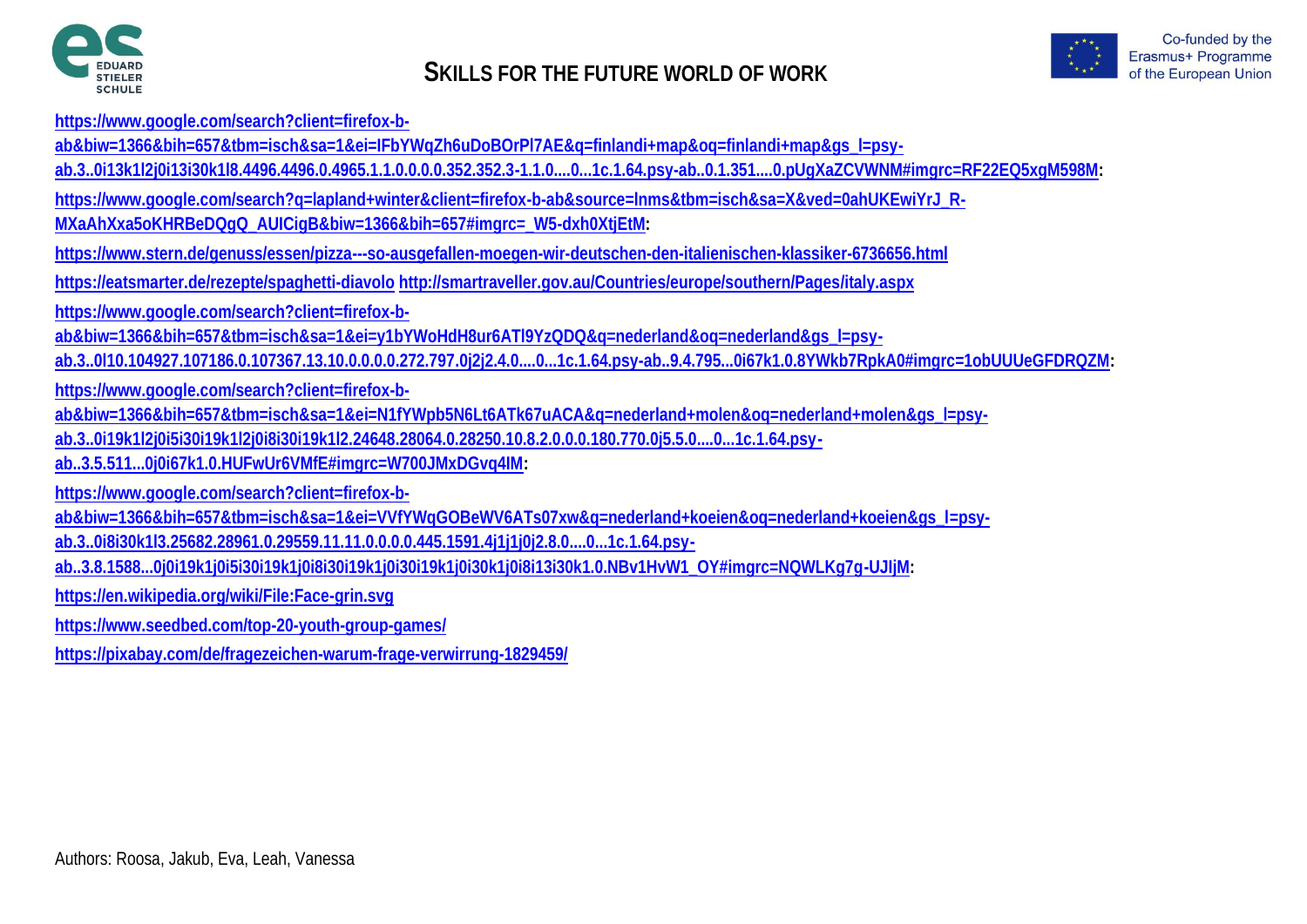



| Lesson#                      |                                                                                                                                                                                               | $FOS: 17-20$                                                                                                                                                                                               | Class/Age Group:           |                                                                        |  |  |
|------------------------------|-----------------------------------------------------------------------------------------------------------------------------------------------------------------------------------------------|------------------------------------------------------------------------------------------------------------------------------------------------------------------------------------------------------------|----------------------------|------------------------------------------------------------------------|--|--|
| Topic:<br><b>Soft Skills</b> |                                                                                                                                                                                               |                                                                                                                                                                                                            |                            |                                                                        |  |  |
|                              | Objectives/Learning intentions:<br>To learn why soft skills are needed<br>To practice using them.<br>To show students how the career pathway is changing with the fast changing technologies. |                                                                                                                                                                                                            |                            |                                                                        |  |  |
|                              |                                                                                                                                                                                               | Progression of learning and teaching:<br>key teaching points                                                                                                                                               |                            |                                                                        |  |  |
| phase                        | duration                                                                                                                                                                                      | content                                                                                                                                                                                                    | method                     | material                                                               |  |  |
| Introduction                 | 10 minutes                                                                                                                                                                                    | How the world is changing as technology advances.                                                                                                                                                          | Kahoot Quiz,<br>Powerpoint | Phones and the internet                                                |  |  |
| Activities/Experiences       | 40 minutes                                                                                                                                                                                    | Teach people the different kinds of soft skills using the pictures on<br>the powerpoint.<br>T shape personaility<br>Play the spaghetti game to practice these soft skills.<br>Skills involved in this game | Powerpoint, a team game    | Marshmallows,<br>Spaghetti,<br>Sweets to make people ask<br>questions. |  |  |
| Conclusion                   | 10 minutes                                                                                                                                                                                    | We will show which skills keep humans ahead of robots and make<br>them more aware of the importance of such skills.                                                                                        | Powerpoint                 | Computer                                                               |  |  |
| Homework?                    |                                                                                                                                                                                               |                                                                                                                                                                                                            |                            |                                                                        |  |  |